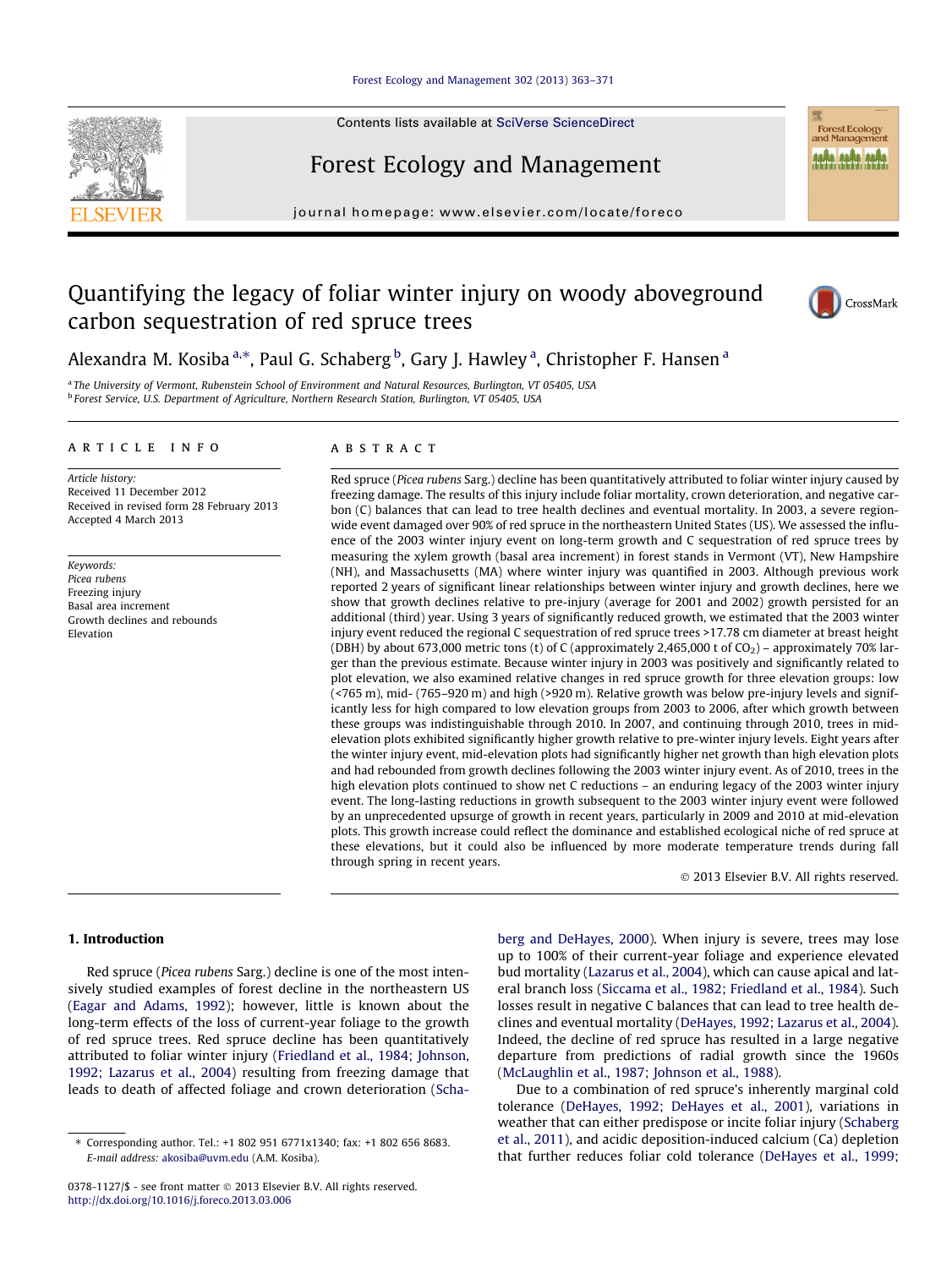[Halman et al., 2008\)](#page-8-0), there is now an increased risk of severe, region-wide winter injury events that may occur roughly every 4 years, with more moderate, localized injury occurring more frequently ([Schaberg and DeHayes, 2000\)](#page-8-0). In 2003, there was a severe region-wide winter injury event that affected over 90% of red spruce in VT, NH, MA, and New York (NY) ([Lazarus et al., 2004\)](#page-8-0). Mean injury to red spruce current-year foliage for all canopy classes was 46%, while dominant and co-dominant trees experienced the greatest amount of mean injury at 65% [\(Lazarus et al., 2004\)](#page-8-0). Past analysis of xylem annual increment cores from red spruce trees showed significant linear relationships between winter injury and radial growth reductions for 2 years after this winter injury event ([Schaberg et al., 2011\)](#page-8-0), though other red spruce decline studies have indicated that growth reductions may persist longer (e.g. [Johnson et al., 1988\)](#page-8-0). Results from that assessment showed that foliar injury significantly reduced radial growth both the year of and the year following injury [\(Schaberg et al., 2011\)](#page-8-0), but failed to show how long growth reductions persisted and when, if at all, a recovery of growth relative to pre-injury rates occurred. In addition, although winter injury increased with elevation in 2003 [\(Lazarus](#page-8-0) [et al., 2006\)](#page-8-0), it is unknown if growth response to injury also varied among elevations. A differential response to injury with elevation could be particularly consequential in high elevation forests that already have a simplified species composition following the widespread mortality of red spruce at the end of the last century ([Eagar](#page-8-0) [and Adams, 1992\)](#page-8-0), and in mid-elevation forests where red spruce loss may lead to the upslope encroachment of the northern hardwood forest ([Beckage et al., 2008\)](#page-7-0).

Here, we use the 2003 winter injury event to examine possible long-term growth reductions and recovery subsequent to this event across the northeastern US. We hypothesized that (i) growth reductions persisted for an additional 1–2 years beyond what the previous data showed, (ii) long-term recovery from the event was likely related to the severity of foliar loss due to winter injury, and (iii) recovery varied with elevation, which influences the duration and magnitude of photosynthetic C capture used for compensatory growth. Because forests are a critical component of global C budgets, due in part to the large quantities of C stored in living biomass [\(Fahey et al., 2010](#page-8-0)), changes in the growth and vigor of trees can have a substantial impact on forest C pools. The aboveground biomass of living trees is the most dynamic forest C pool ([Fahey](#page-8-0) [et al., 2010\)](#page-8-0) and can be readily assessed using allometric equations to estimate biomass based on tree DBH [\(Jenkins et al., 2003\)](#page-8-0). Although short-term reductions in woody growth and C sequestration have been documented [\(Schaberg et al., 2011](#page-8-0)), any long-term reduction in growth and possible rebounds from winter injury must be examined to understand the net influences of severe winter injury events. Here, we present a novel analysis of 8 years of radial growth data for red spruce trees in 30 plots at 14 locations across 3 New England states to provide a uniquely comprehensive analysis of the broad-scale and long-term influence of severe crown injury on aboveground woody C dynamics for an important tree species in the region. Emphasized are cumulative C losses that follow injury, rebounds in growth after initial losses, differences in both of these patterns with stand elevation, and the integration of long-term changes in growth – especially for sensitive high elevation sites.

### 2. Materials and methods

### 2.1. Study area

We assessed dominant and co-dominant red spruce trees in 30 forest plots (10–15 trees per plot) from 14 locations in VT, NH, and MA ([Fig. 1\)](#page-2-0) that had been quantified for winter injury severity (visual assessment of damage to current-year foliage, ranging from 0% to 100%) in 2003 (a sub-set of the 27 locations and 176 plots assessed by [Lazarus et al., 2004](#page-8-0)). Though we selected plots to represent all damage classes (0–100% current-year foliar damage in 2003), winter injury in 2003 for dominant and co-dominant trees was extensive [\(Lazarus et al., 2004\)](#page-8-0) and therefore, proportionally few plots assessed in 2003 that represented low winter injury severities were available for selection.

## 2.2. Dendrochronology

We collected xylem increment cores in fall 2010. Two cores per tree were collected at stem DBH (1.3 m aboveground level) with a 5 mm increment borer at  $180^\circ$  to each other and perpendicular to the dominant slope. Cores were mounted in grooved wooden blocks, sanded, and crossdated using the list method [\(Yamaguchi,](#page-8-0) [1991\)](#page-8-0). Annual xylem increments were microscopically measured to 0.001 mm resolution using a Velmex sliding stage unit (Velmex Inc., Bloomfield, NY) with MeasureJ2X software (VoorTech Consulting, Holderness, NH) according to methods of [Stokes and Smiley](#page-8-0) [\(1968\).](#page-8-0) The computer program COFECHA was used to detect and correct for potential crossdating errors in ring series [\(Holmes,](#page-8-0) [1983\)](#page-8-0).

We converted raw ring widths to basal area increments (BAI,  $\text{cm}^2$  year<sup>-1</sup>) assuming a circular outline of stem cross sections ([Cook and Kairiukstis, 1990\)](#page-7-0). BAI is considered a more meaningful indicator of tree growth as BAI standardizes annual increments relative to basal area, thus providing an indication of annual stemwood production while accounting for the effects of stem geometry on radial growth associated with tree-maturation [\(West,](#page-8-0) [1980; Hornbeck and Smith, 1985; LeBlanc, 1992\)](#page-8-0). The dendrochronological statistics, series intercorrelation, autocorrelation, and average mean sensitivity, were calculated by COFECHA, and used to calculate the expressed population signal (EPS) based on the equation presented by [Wigley et al. \(1984\)](#page-8-0) (see Table 1). Average changes in BAI after winter injury (2003–2010) were assessed relative to a 2-year (2001 and 2002) mean BAI for the same trees – hereafter referred to as pre-injury growth. Pre-injury growth was estimated using 2001 and 2002 to provide a baseline that avoided the influence of other growth-perturbing stresses – a severe drought in 1998–1999 (Palmer Drought Severity Index (PDSI) ranging from  $-2.4$  to  $-4.7$ ) and lesser drought and precipitation variability in 2000, which had mean PDSI values significantly lower than zero ([Brewer, 2008; Dupigny-Giroux, 2009](#page-7-0)). One year (2002) of pre-injury growth was used in a previous study of short-term reductions in BAI following the 2003 winter injury event ([Schaberg](#page-8-0) [et al., 2011\)](#page-8-0). Because growth in 2001 was slightly less than growth in 2002 (see [Fig. 2\)](#page-2-0), using average BAI for 2001 and 2002 as a preinjury baseline provided a more conservative estimate of growth reductions following winter injury.

#### 2.3. Statistical methods

Regression analyses were used to test and quantify the linear relationship between plot means of xylem growth (expressed as BAI) and 2003 foliar winter injury. We also conducted a regression analysis to test the relationship between 2003 winter injury severity and elevation. Next, we divided red spruce plots into three elevation categories set up to equalize sample sizes and align elevational groups with established ecotones [\(Siccama et al.,](#page-8-0) [1982\)](#page-8-0): low elevation, <765 m; mid-elevation, 765–920 m; and high elevation, >920 m. For this, an ANOVA followed by Tukey–Kramer multiple comparison tests were used to examine differences in BAI for each year after winter injury (2003–2010) relative to pre-injury growth for the three elevation categories. We then calculated the mean net change in relative BAI from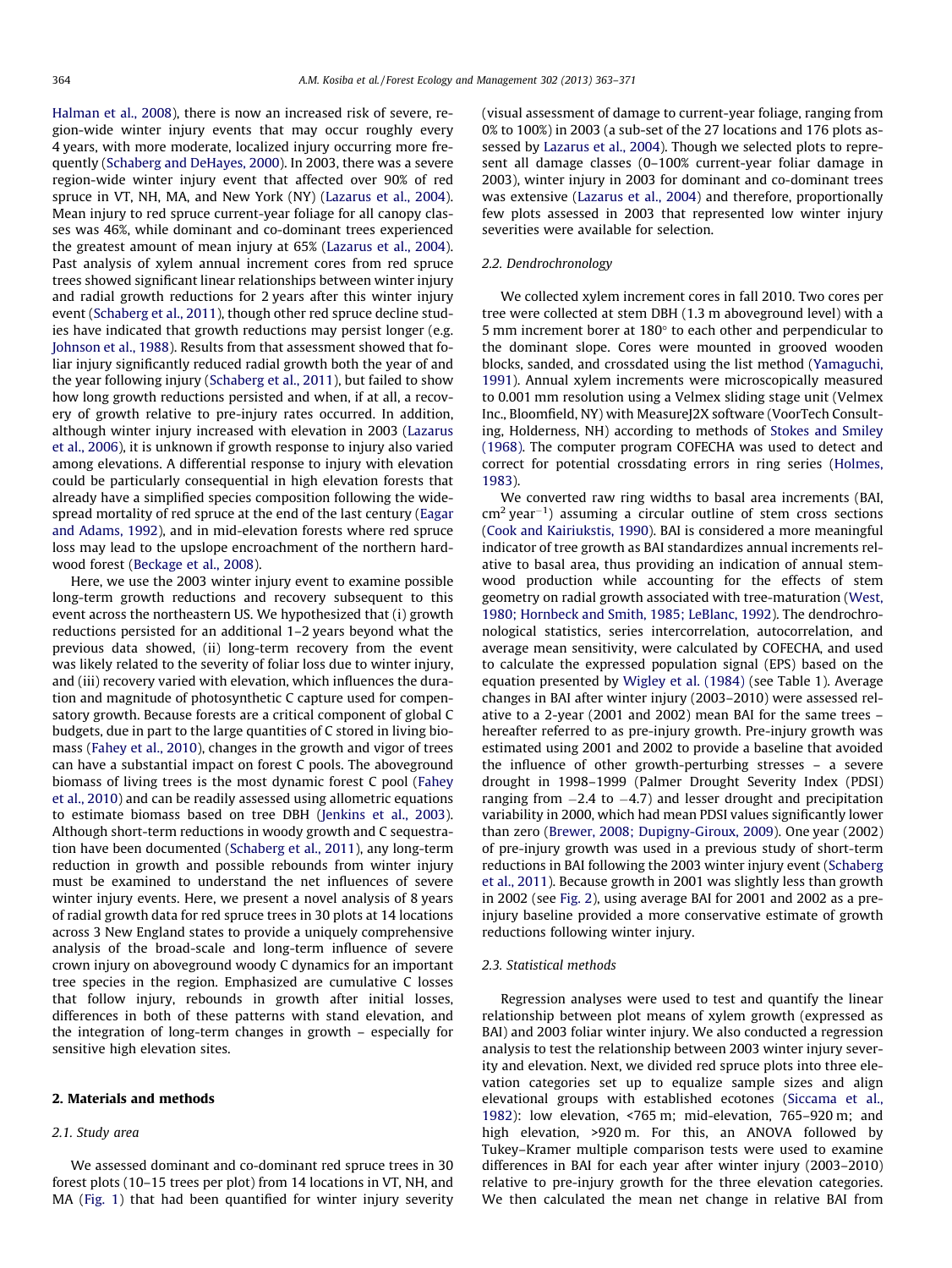<span id="page-2-0"></span>

Fig. 1. Locations of 14 red spruce (Picea rubens Sarg.) study areas in Vermont (VT), New Hampshire (NH), and Massachusetts (MA), each containing 1-5 plots with 10-15 dominant and co-dominant red spruce trees per plot.



Fig. 2. Mean (±SE) basal area increment (BAI) for 30 red spruce (Picea rubens Sarg.) plots at 14 locations in Vermont (VT), New Hampshire (NH) and Massachusetts (MA) from 1950 to 2010. Asterisks mark known winter injury events in the region, which are visible mid-winter to early spring [\(Friedland et al., 1984; Adams et al.,](#page-8-0) [1991; Boyce, 1995; Lazarus et al., 2004](#page-8-0)).

2003 to 2010 for trees from low, mid-, and high elevation plots in order to assess if they had rebounded in net growth by 2010 following initial injury-associated growth reductions. Student's ttests (with a Bonferroni correction) were used to assess if the mean net change in relative BAI from 2003 to 2010 was significantly different from a hypothesized mean of zero for the three elevation groups. Results from t-tests were used to examine broad trends in growth reductions and rebound over time, and were not included in additional C computations. The statistical package JMP 9 (SAS Institute, Inc., Cary, NC) was used for all statistical analyses and results were considered significant if  $P \le 0.05$  unless otherwise noted.

Allometric equations ([Jenkins et al., 2003](#page-8-0)) were used to estimate the influence of the 2003 winter injury event on a single year's growth, aboveground biomass accumulation, woody biomass, C gain, and  $CO<sub>2</sub>$  equivalents for a 30 cm DBH red spruce tree (see Section [3.3](#page-6-0) for details). Aboveground biomass values were converted to sequestered C based on measures of the chemical composition of spruce wood ([Bertaud and Holmbom, 2004\)](#page-7-0) and to  $CO<sub>2</sub>$  assuming a 1:1 conversion of C–CO<sub>2</sub>. Estimates of the total number of red spruce stems, both living and dead, were gathered for VT, NH, MA, NY, and Maine (ME), for years 2002–2006, using the USDA Forest Service Forest Inventory and Analysis (FIA) online EVALIDator (Version 4.01.01) [\(USDA Forest Service, 2011\)](#page-8-0). These estimates were used to calculate potential reduction in C sequestration associated with winter injury for red spruce trees. Following the example for a 30 cm DBH tree, we used the mid-points of tree diameter size classes from the FIA database to estimate the impacts of the regional average loss of current-year foliage in 2003 ([Lazarus et al., 2004\)](#page-8-0) for an average tree from each diameter class >17.78 cm DBH. We then multiplied C estimates for each tree diameter class by FIA estimates of the number of red spruce per size class in the region.

#### 3. Results and discussion

#### 3.1. Reductions in growth

The dendrochronological statistics [\(Table 1\)](#page-3-0) indicate that the red spruce plots used for this study appear sensitive to environmental influences for temporal analysis and have a coherent stand-level signal ([Spear, 2010\)](#page-8-0). In particular, the values for series intercorrelation (a measure of the strength of the signal common to all sampled trees) and average mean sensitivity (a measure of relative change in ring-width) fall within the accepted range for red spruce chronologies (0.42–0.68 and 0.08–0.32, respectively) ([NOAA National Climatic Data Center, 2008\)](#page-8-0). Autocorrelation is a measure of the relationship between the current-year growth and growth in previous years; it typically ranges from 0.3 to 0.8 and high values suggest a relative conformity of genetic and microsite influences over time [\(NOAA National Climatic Data](#page-8-0)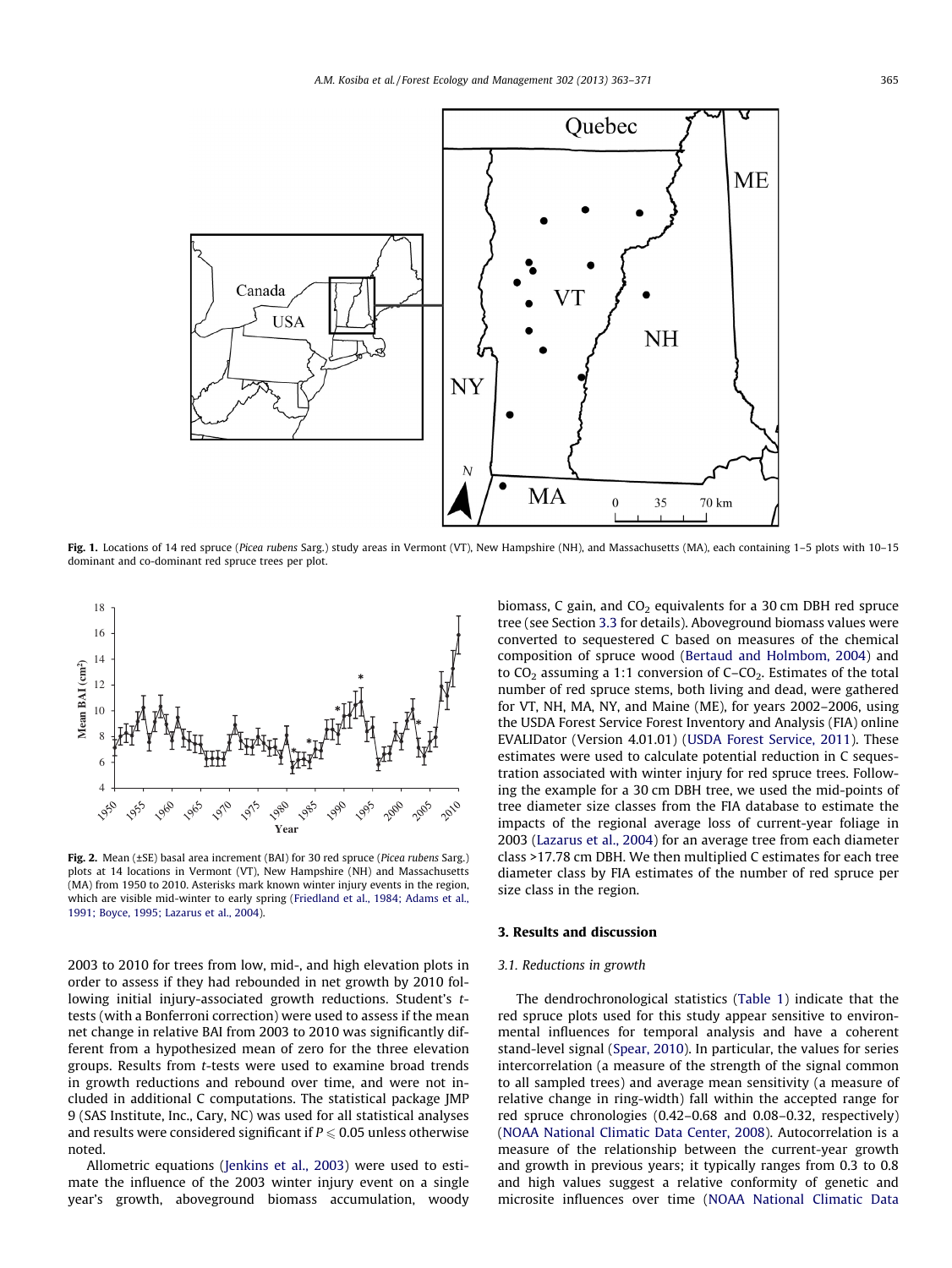#### <span id="page-3-0"></span>Table 1

Dendrochronological statistics for red spruce (Picea rubens Sarg.) radial xylem increment measurements from 30 forest plots in 14 locations in Vermont (VT), New Hampshire (NH), and Massachusetts (MA) that had been quantified for winter injury severity in 2003 ([Lazarus et al., 2004](#page-8-0)). The year listed in parentheses beside the expressed population signal indicates when the value fell below 0.85 for that site and is less likely to be a reliable indicator of stand-level response ([Spear, 2010](#page-8-0)).

| Plot location         | State     | N trees | Length of chronology | Series inter-correlation <sup>a</sup> | Average mean sensitivity <sup>a</sup> | Auto-correlation <sup>a</sup> | Expressed population signal <sup>b</sup> |
|-----------------------|-----------|---------|----------------------|---------------------------------------|---------------------------------------|-------------------------------|------------------------------------------|
| Mt. Ascutney          | VT        | 10      | 1928-2010            | 0.585                                 | 0.211                                 | 0.804                         | 0.934(1938)                              |
| Burke Mtn.            | VT        | 10      | 1753-2010            | 0.555                                 | 0.267                                 | 0.818                         | 0.926(1880)                              |
| Burnt Mtn.            | VT        | 10      | 1891-2010            | 0.485                                 | 0.236                                 | 0.858                         | 0.904(1923)                              |
| Burnt Mtn.            | VT        | 10      | 1920-2010            | 0.603                                 | 0.241                                 | 0.732                         | 0.938(1948)                              |
| <b>Bristol Cliffs</b> | VT        | 10      | 1713-2010            | 0.510                                 | 0.263                                 | 0.746                         | 0.912(1923)                              |
| Mt. Carmel            | VT        | 11      | 1905-2010            | 0.562                                 | 0.339                                 | 0.890                         | 0.934(1920)                              |
| Mt. Carmel            | VT        | 10      | 1795-2010            | 0.506                                 | 0.251                                 | 0.886                         | 0.911(1851)                              |
| Mt. Ellen             | VT        | 11      | 1824-2010            | 0.602                                 | 0.242                                 | 0.851                         | 0.943(1917)                              |
| Mt. Ellen             | VT        | 10      | 1915-2010            | 0.453                                 | 0.289                                 | 0.861                         | 0.892(1934)                              |
| Mt. Equinox           | VT        | 11      | 1920-2010            | 0.672                                 | 0.308                                 | 0.830                         | 0.958(1923)                              |
| Mt. Equinox           | VT        | 12      | 1857-2010            | 0.551                                 | 0.277                                 | 0.918                         | 0.936(1879)                              |
| Mt. Equinox           | VT        | 11      | 1909-2010            | 0.480                                 | 0.243                                 | 0.813                         | 0.910(1937)                              |
| Mt. Equinox           | VT        | 11      | 1879-2010            | 0.453                                 | 0.306                                 | 0.917                         | 0.901(1930)                              |
| Mt. Greylock          | MA        | 12      | 1911-2010            | 0.580                                 | 0.270                                 | 0.859                         | 0.943(1931)                              |
| Mt. Greylock          | MA        | 10      | 1919-2010            | 0.505                                 | 0.204                                 | 0.775                         | 0.911(1925)                              |
| Killington Mtn.       | VT        | 11      | 1817-2010            | 0.649                                 | 0.258                                 | 0.881                         | 0.953(1925)                              |
| Killington Mtn.       | VT        | 10      | 1876-2010            | 0.445                                 | 0.266                                 | 0.815                         | 0.889 (1924)                             |
| Killington Mtn.       | VT        | 11      | 1816-2010            | 0.493                                 | 0.249                                 | 0.865                         | 0.915(1901)                              |
| Killington Mtn.       | VT        | 11      | 1742-2010            | 0.502                                 | 0.285                                 | 0.861                         | 0.917(1873)                              |
| Killington Mtn.       | <b>VT</b> | 13      | 1793-2010            | 0.491                                 | 0.260                                 | 0.838                         | 0.926(1881)                              |
| Middlebury Gap        | <b>VT</b> | 10      | 1860-2010            | 0.598                                 | 0.253                                 | 0.740                         | 0.937 (1924)                             |
| Mt. Mansfield         | VT        | 14      | 1925-2010            | 0.613                                 | 0.238                                 | 0.902                         | 0.957(1927)                              |
| Mt. Mansfield         | VT        | 14      | 1744-2010            | 0.550                                 | 0.254                                 | 0.836                         | 0.945(1803)                              |
| Mt. Mansfield         | VT        | 10      | 1899-2010            | 0.423                                 | 0.215                                 | 0.806                         | 0.880(1936)                              |
| Mt. Moosilauke        | <b>NH</b> | 10      | 1923-2010            | 0.448                                 | 0.192                                 | 0.791                         | 0.890(1937)                              |
| Mt. Moosilauke        | <b>NH</b> | 10      | 1760-2010            | 0.599                                 | 0.258                                 | 0.817                         | 0.937(1904)                              |
| Mt. Moosilauke        | <b>NH</b> | 11      | 1890-2010            | 0.450                                 | 0.278                                 | 0.885                         | 0.900(1919)                              |
| Mad River Glen        | <b>VT</b> | 10      | 1927-2010            | 0.649                                 | 0.239                                 | 0.731                         | 0.949(1930)                              |
| Mad River Glen        | VT        | 10      | 1930-2010            | 0.570                                 | 0.225                                 | 0.684                         | 0.930(1935)                              |
| <b>Wolcott Forest</b> | VT        | 10      | 1912-2010            | 0.539                                 | 0.223                                 | 0.871                         | 0.921(1937)                              |

Where *t* is the average number of trees in the series and  $r_{bt}$  is the mean series intercorrelation [\(Wigley et al., 1984](#page-8-0)). <sup>a</sup> From COFECHA output [\(Holmes, 1983](#page-8-0)).

 $^{b}$  EPS =  $(t * r_{bt})/(t * r_{bt} + (1 - r_{bt}))$ .

[Center, 2008\)](#page-8-0). The EPS is a measure of the common variability in a chronology and is dependent on sample size: when it falls below a predetermined value, typically 0.85, the chronology is a less reliable indicator of a coherent stand-level signal [\(Spear, 2010](#page-8-0)). In our dataset, the latest date for the EPS value to fall below 0.85 is 1948 (Table 1); therefore, we began our chronology in 1950 ([Fig. 2\)](#page-2-0).

Results from all plots indicate that woody growth (mean BAI) varied considerably from year-to-year, and that reduced growth was common for the years of and/or following documented severe winter injury events ([Fig. 2](#page-2-0)). Indeed, for the 368 trees that we assessed, it appears that growth declined for as many as 4 years after the 2003 event. A regression of growth and winter injury severity ([Fig. 3a](#page-4-0)) shows a significant linear reduction in mean plot BAI growth with increasing mean plot winter injury ( $P = 0.02$ ) and a 19% reduction in 2003 growth relative to pre-injury growth even for trees with no foliar winter injury (y-intercept= $-18.6$ ). Reduced growth for trees that experienced no winter injury likely reflects the influence of poor growing season conditions in 2002, as was seen in an earlier study ([Schaberg et al., 2011](#page-8-0)). In general, factors that reduce the functional length of the growing season (e.g., cold spring and fall temperatures, summer drought) also seem to predispose red spruce to winter injury, potentially because these conditions restrict accumulation of foliar Ca and sugars that enhance cold tolerance [\(Schaberg et al., 2011](#page-8-0)).

Compared to pre-injury levels, BAI data for 2004 [\(Fig. 3](#page-4-0)b) also showed a significant relationship between increasing winter injury and decreased growth ( $P < .0001$ ). For 2004/pre-injury growth, there was a diminished influence of non-winter injury-associated growth reductions (growth at 0% winter injury), suggesting that the effects of a poor growing season had lessened by this time.

These results are similar to previous work that showed 2-years of significant linear relationships between winter injury and growth [\(Schaberg et al., 2011](#page-8-0)). However, the broader current analysis indicates that this relationship continued for an additional year: BAI data for 2005/pre-injury growth was significantly and linearly related to 2003 winter injury ( $P = 0.0087$ ; [Fig. 3c](#page-4-0)). Beginning in 2006 and continuing through 2010, the linear relationship between BAI growth and winter injury was not significant (e.g., for 2006 P = 0.76; [Fig. 3](#page-4-0)d – data for 2007–2010 not shown).

Because regression analyses only examined the linear relationship between growth and winter injury, we also examined if changes in growth for each post-injury year was significantly lower than pre-winter injury growth for these same plots via Student's ttests. When a general reduction in growth was examined [\(Table 2,](#page-4-0) all plots), an additional (fourth) year of reduced growth relative to pre-injury growth was detected, which is consistent with the trend apparent in [Fig. 2](#page-2-0) and supported by other red spruce growth decline studies in the region (see [Johnson et al., 1988](#page-8-0)). This additional year of reduced growth could represent a persistent, but nonlinear, influence of winter injury on growth. However, because no relationship between increasing winter injury in 2003 and growth in 2006 was evident ([Fig. 3](#page-4-0)d) it is impossible to verify that these growth reductions were specifically related to winter injury. Indeed, plots that experienced 0–40% loss of current-year foliage in 2003 were indistinguishable from plots that experienced 60–100% loss of current-year foliage in 2003 in terms of growth in 2006 [\(Fig. 3d](#page-4-0)). Therefore, for some reason likely unrelated to winter injury in 2003 growth remained low and comparable to 2005 levels for most plots in 2006. Data for all plots show that growth in 2009 and 2010 exceeded pre-injury levels ([Table 2](#page-4-0)).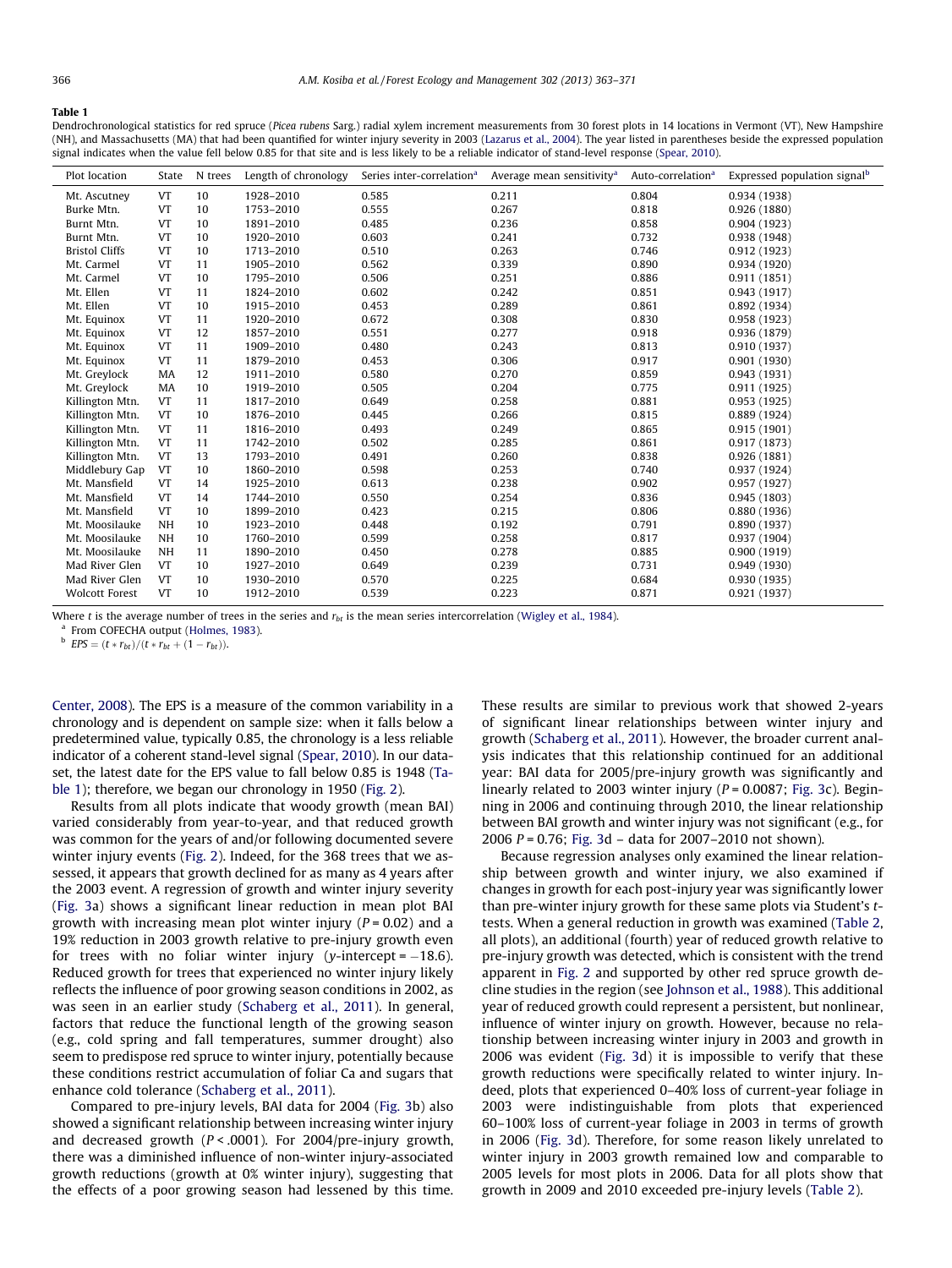<span id="page-4-0"></span>

Fig. 3. Results of regression analyses showing the association between increasing current-year foliar winter injury in 2003 and basal area increment (BAI) growth in (a) 2003, (b) 2004, (c) 2005, and (d) 2006 – all relative to the 2-year mean (2001 and 2002) of growth before injury (pre-injury growth) for red spruce (Picea rubens Sarg.) trees at 30 plots at 14 locations in Vermont (VT), New Hampshire (NH), and Massachusetts (MA) assessed for winter injury in 2003 [\(Lazarus et al., 2004\)](#page-8-0). Means are for 10-15 trees from an average 0% to 95% loss of current-year foliage. After 2006, results of regression analyses continued to have a non-significant linear relationship similar to results for 2006/ pre-injury growth. Asterisks indicate significant P-values ( $\leq 0.05$ ).

#### Table 2

Percent mean change in basal area increment (BAI (%) ± SE) compared to the 2-year mean (2001 and 2002) of growth before injury (pre-injury growth) from 2003 to 2010 for all plots and divided into three elevation groups to test whether mean is significantly different from a hypothesized mean of zero (Student's t-test with Bonferroni correction, overall  $\alpha$  = 0.1 for the eight years for which growth was assessed) for 30 red spruce (Picea rubens Sarg.) plots at 14 locations in Vermont (VT), New Hampshire (NH), and Massachusetts (MA) assessed for winter injury in 2003 [\(Lazarus et al., 2004](#page-8-0)). Negative mean BAI (%) indicates a reduction in growth relative to pre-injury levels, while positive values indicate growth exceeds pre-injury growth. Asterisks indicate significant P-values ( $\leq 0.0125$  for any 1 year).

| Year | All plots         |                        | Low elevation $($ <765 m) |                       | Mid-elevation (765–920 m) |            | High elevation $(>920 \text{ m})$ |                        |
|------|-------------------|------------------------|---------------------------|-----------------------|---------------------------|------------|-----------------------------------|------------------------|
|      | BAI $(\%) \pm SE$ | P-value                | BAI $(\%) \pm SE$         | P-value               | BAI $(\%) \pm SE$         | P-value    | BAI $(\%) \pm SE$                 | P-value                |
| 2003 | $-32.65 \pm 2.92$ | $< 0.001$ <sup>*</sup> | $-22.10 \pm 4.12$         | $0.0002*$             | $-34.47 \pm 3.47$         | $< 0.001*$ | $-40.76 \pm 5.34$                 | $< 0.001$ <sup>*</sup> |
| 2004 | $-35.97 \pm 4.46$ | $< 0.001*$             | $-18.54 \pm 6.18$         | $0.0075$ <sup>*</sup> | $-31.78 \pm 7.22$         | $0.0011*$  | $-55.25 \pm 5.09$                 | $< 0.001*$             |
| 2005 | $-29.40 \pm 3.68$ | $< 0.001*$             | $-18.47 \pm 4.28$         | $0.0010^{*}$          | $-23.26 \pm 7.07$         | $0.0055*$  | $-44.37 \pm 4.84$                 | $< 0.001*$             |
| 2006 | $-24.85 \pm 3.67$ | $< 0.001$ <sup>*</sup> | $-26.71 \pm 6.30$         | 0.0011'               | $-8.77 \pm 5.71$          | 0.0816     | $-36.31 \pm 4.25$                 | $< 0.001$ <sup>*</sup> |
| 2007 | $11.44 \pm 5.74$  | 0.0278                 | $-3.98 \pm 10.50$         | 0.3569                | $39.85 \pm 8.08$          | $0.0006*$  | $-5.01 \pm 5.40$                  | 0.1877                 |
| 2008 | $4.46 \pm 5.57$   | 0.2150                 | $-10.62 \pm 10.97$        | 0.1792                | $34.42 \pm 5.50$          | $0.0001*$  | $-6.34 \pm 4.65$                  | 0.1012                 |
| 2009 | $21.22 \pm 7.81$  | $0.0055*$              | $19.50 \pm 17.15$         | 0.1429                | $47.34 \pm 10.39$         | $0.0009*$  | $1.45 \pm 8.68$                   | 0.4355                 |
| 2010 | $50.42 \pm 7.60$  | $< 0001*$              | $33.22 \pm 15.23$         | 0.0285                | $77.05 \pm 12.96$         | $0.0002*$  | $44.28 \pm 8.26$                  | $0.0002*$              |

#### 3.2. Elevation-based differences in response

To test for a more nuanced and ecologically specific response of red spruce to winter injury, we examined how growth responses varied with elevation. Past work has shown that red spruce winter injury generally increases with elevation ([Lazarus et al., 2004,](#page-8-0) [2006](#page-8-0)). This was also evident in our data: there was a strong relationship between plot elevation and winter injury severity in 2003 (P < .0001; [Fig. 4\)](#page-5-0). When we divided plots into three elevation categories and examined the change in BAI compared to pre-injury growth, we detected a general reduction in growth for 2003–2006 followed by moderate increases in growth that varied by elevation ([Fig. 5\)](#page-5-0). For 2003–2005 the most prominent differences in growth occurred between low and high elevation groups, which were consistent with the overall strong and positive relationship between winter injury severity and elevation [\(Fig. 4](#page-5-0)). Interestingly, even though they experienced vastly dissimilar winter injury levels in 2003, relative growth for the low and high elevation groups con-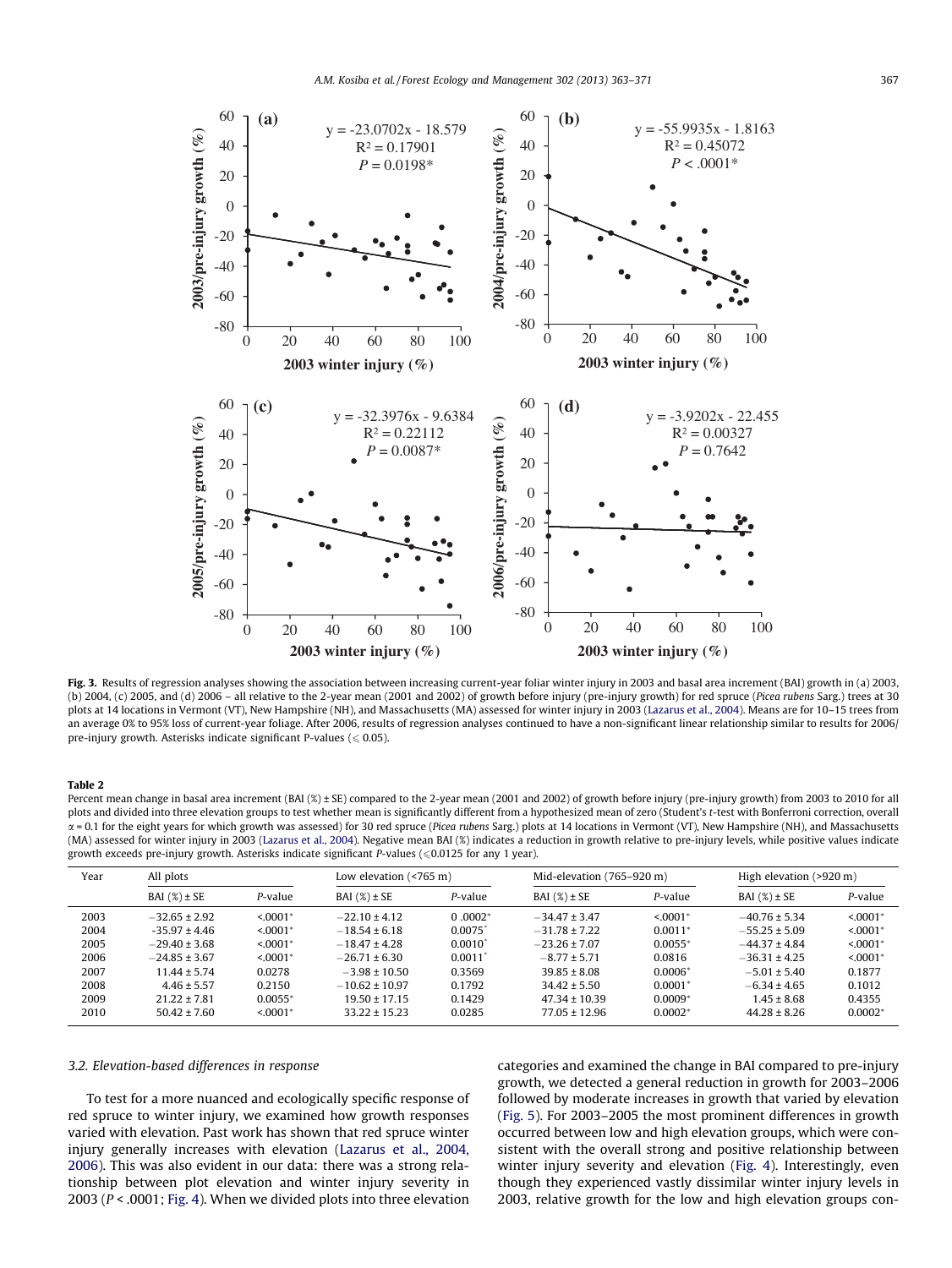<span id="page-5-0"></span>

Fig. 4. Results of regression analysis showing the relationship between plot elevation and mean current-year foliar winter injury assessed in 2003 (%) for 30 red spruce (Picea rubens Sarg.) plots at 14 locations in Vermont (VT), New Hampshire (NH), and Massachusetts (MA) assessed for winter injury in 2003 [\(Lazarus et al., 2004\)](#page-8-0). Asterisks indicate significant P-values ( $\leqslant$  0.05).



Fig. 5. Mean (±SE) change in basal area increment from 2003 to 2010 compared to the two-year mean (2001 and 2002) of basal area increment (BAI) growth before injury (pre-injury growth) by plot elevation, divided into three categories – low elevation ( $\leq$ 765 m), mid-elevation (765–920 m), and high elevation ( $\geq$ 920 m) – for 30 red spruce (Picea rubens Sarg.) plots at 14 locations in Vermont (VT), New Hampshire (NH), and Massachusetts (MA) assessed for winter injury in 2003 [\(Lazarus et al., 2004\)](#page-8-0). Different letters denote significant differences (P < 0.05, ANOVA followed by Tukey–Kramer multiple comparison test). Solid horizontal line denotes no change in radial growth compared to pre-injury growth (0% change).

verged in 2006 and remained indistinguishable through 2010 – chiefly because growth reductions at high elevations lessened slightly around this time (Fig. 5). In 2007 and 2008 mid-elevation plots had significantly higher growth compared to both the low and high elevation groups.

For all elevation categories, growth was lower than pre-injury growth levels for each of the 3 years following winter injury (2003–2005; [Table 2](#page-4-0)). For both low and high elevations, significantly lower growth persisted for an additional year (2006), but growth was not significantly different from pre-winter injury levels for 2007, 2008, and 2009. In 2010, high elevation plots experienced some rebound in growth. Starting in 2007, mid-elevation plots showed a strong increase in growth relative to the other two elevation categories; indeed, this elevation group showed strong growth through the end of the sampling period (2010).

In 2007, and continuing through 2010, red spruce trees in midelevation plots exhibited significantly higher BAI growth relative to pre-winter injury levels (Fig. 5, [Table 2\)](#page-4-0). There are a number of possible reasons why trees in the mid-elevation plots performed well, particularly compared to those from low and high elevation plots. High elevation plots experienced the greatest level of foliar and bud mortality in the 2003 injury event [\(Lazarus et al., 2004\)](#page-8-0) and therefore, would be expected to have the greatest lingering growth reductions. In addition, high elevation spruce live on poorer sites – experiencing a shortened growing season, increased cloud cover, thinner soils, and harsher winter conditions than red spruce at lower elevations – thus, environmental constraints there would likely slow growth rebound following injury. Low elevation plots, while they suffered less winter injury, are subject to the greatest competition from hardwoods, which likely took advantage of the foliar and branch damage to red spruce associated with the 2003 winter injury event. Although trees on mid-elevation plots experienced moderate injury, red spruce are a dominant canopy species there and experience less competition from hardwoods. Also, compared to high elevations, growing conditions are more moderate and favorable at mid-elevations.

Because both initial reductions and apparent rebounds in growth vary with elevation (Fig. 5, [Table 2\)](#page-4-0), we calculated net growth (the summation of BAI growth reductions and increases relative to pre-injury growth per tree) following the 2003 injury event, averaged by elevation category (Fig. 6). Eight years after the winter injury event, mid-elevation plots had compensated for initial reductions in growth (i.e., mean significantly greater than zero,  $P = 0.03$ , Fig. 6). Mean net growth of red spruce at midelevation plots were also significantly greater than for red spruce at high elevation plots, where trees retained net negative growth relative to pre-injury levels (i.e., mean significantly less than zero,  $P = 0.0004$ , Fig. 6). Mean net growth for trees at low elevation plots was intermediate to other elevation groups, but was not significantly different from zero. Recent increases in growth have allowed trees at low and mid-elevations to overcome growth reductions associated with winter injury (Fig. 6). However, despite improved growth in 2010 [\(Table 2](#page-4-0)), trees at high elevations have still not rebounded in mean net growth following injury (Fig. 6).



Fig. 6. Mean (± SE) net change in basal area increment (BAI) from 2003 to 2010 compared to the 2-year mean (2001 and 2002) of growth before injury (pre-injury growth) divided into elevation categories ( $P = 0.0038$ , ANOVA followed by a Tukey-Kramer multiple comparison test) for 30 red spruce (Picea rubens Sarg.) plots at 14 locations in Vermont (VT), New Hampshire (NH), and Massachusetts (MA) assessed for winter injury in 2003 ([Lazarus et al., 2004](#page-8-0)). Both the mid- and high elevation categories are significantly different from a hypothesized mean of zero ( $P = 0.0325$ and  $P = 0.0004$ , respectively; Student's t-test), while the low elevation category is not.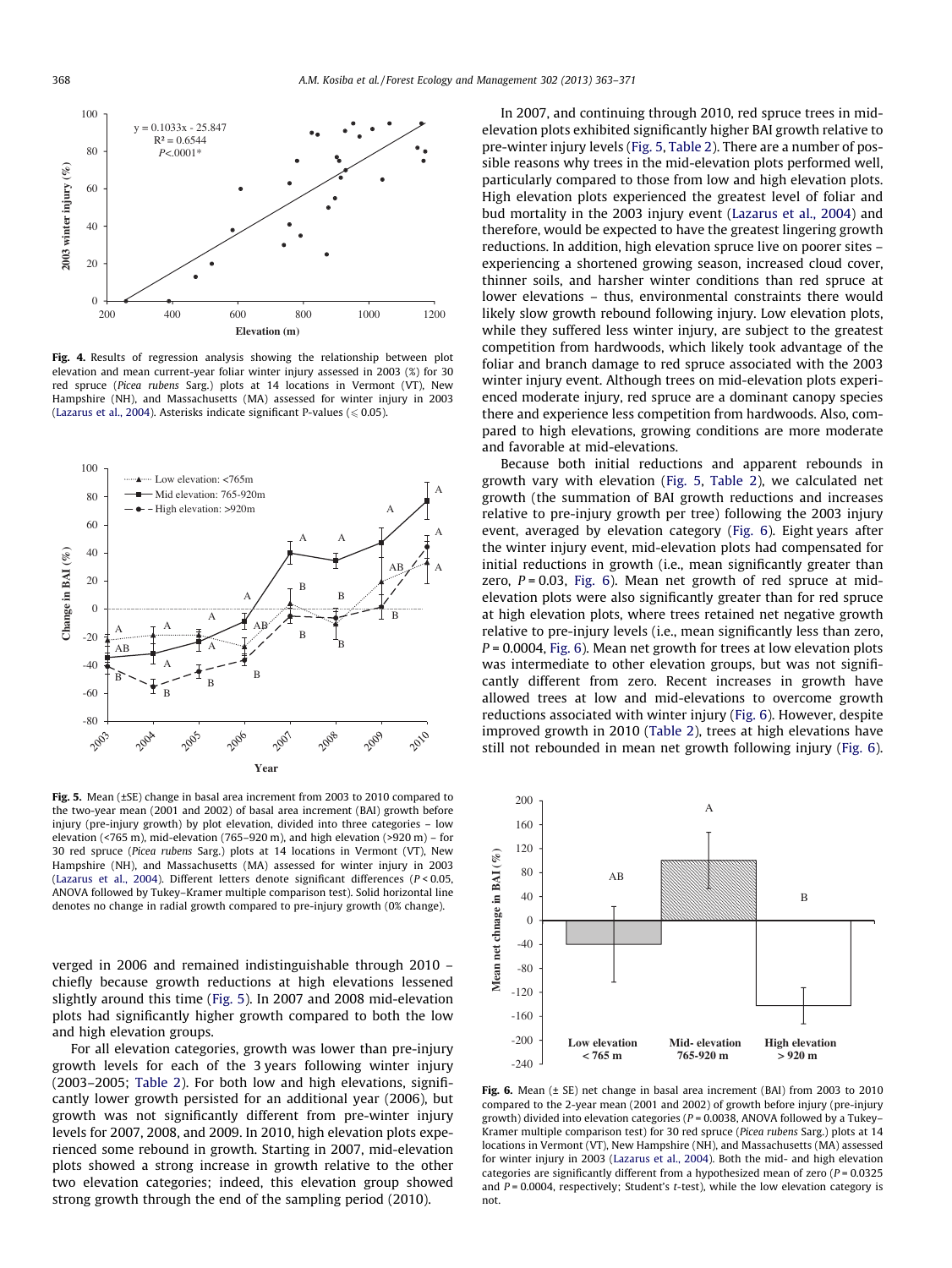<span id="page-6-0"></span>This data uniquely quantifies the persistent influence of winter injury on the C relations of red spruce, and highlights the basis whereby severe foliar loss can lead to long-term C disruptions – the sort that initiated red spruce decline and mortality that was prevalent in high elevation forests in the region in recent decades ([Eagar and Adams, 1992](#page-8-0)). The high elevation trees in our study were among the survivors of this wave of mortality. However, even for these presumably less vulnerable specimens, persistent reductions in growth following winter injury remain and likely influence the dynamics of high elevation forests where red spruce has historically been a keystone species central to the production of critical ecosystem services [\(Schaberg et al., 2011](#page-8-0)).

### 3.3. Estimating impacts on aboveground C sequestration

In order to improve upon past estimates of the effects of winter injury on red spruce C sequestration, we used the linear associations between winter injury and growth depicted in [Fig. 3](#page-4-0) and combined this information with established analyses of aboveground biomass, woody biomass, and measures of C in wood ([Jen](#page-8-0)[kins et al., 2003; Bertaud and Holmbom, 2004\)](#page-8-0) to estimate how increases in winter injury alter the C relations of a hypothetical 30 cm DBH red spruce tree (Table 3). In particular, because we now know that growth reductions associated with the 2003 winter injury event continued for at least 3 years [\(Fig. 3](#page-4-0)), inclusion of a third year of growth reductions should clarify the legacy of winter injury on C sequestration in living trees following winter injury. The slope of the regression of relative growth in 2004 with 2003 winter injury was used to estimate C reductions for both 2003 and 2004 because this year showed less of an influence of factors other than winter injury on growth (e.g., y-intercept was closer to zero). This approach was also used by [Schaberg et al. \(2011\),](#page-8-0) so its use here allowed for a direct comparison to a previous estimate. However, the slope of the regression of winter injury and growth from 2005 was used for our third year of winter injury associated reductions in growth in order to more specifically estimate growth for that year.

The data in Table 3 highlight apparently minor reductions in long-term aboveground woody C stores that occur for a representative 30 cm DBH red spruce following winter injury. For example, even with near 100% loss of current-year foliage, the tree depicted in Table 3 would contain only 0.63 kg less aboveground woody biomass than a similar tree that experienced no winter injury. This number would increase to 1.89 kg of biomass if 3 years of growth reduction were included ([Fig. 3\)](#page-4-0). However, it was estimated that there were 346,414,300 living red spruce trees 17.78 cm (7 in.) DBH or greater in NY and northern New England from 2002 to 2006 ([USDA Forest Service, 2011](#page-8-0)). Obviously, the minor reductions in C sequestration estimated for a single tree become more consequential when expanded to include trees across the region.

To explore the influence of a region-wide winter injury event on the C sequestration of red spruce trees, we applied the relationships between winter injury and C storage depicted in Table 3 to FIA data regarding the number and size of living red spruce trees in the region [\(USDA Forest Service, 2011\)](#page-8-0). The resulting estimate has four refinements over the past regional estimate of winter injury's influence on C sequestration [\(Schaberg et al., 2011](#page-8-0)). First, it includes an additional year (2005) of growth reductions linearly associated with winter injury in 2003. Second, it uses an improved estimate of the number of living red spruce in the region – one that is smaller than the one used by [Schaberg et al. \(2011\)](#page-8-0) because recent tree mortality has been excluded. This mortality is not included in C estimates because it cannot be verified as being caused by winter injury. Third, the FIA data included improved and increased estimates of red spruce in the largest size class (>26 in DBH). Finally, measurements of BAI were obtained from more trees, plots, and elevations than in previous research in order to better estimate baseline (pre-injury) growth.

Results of this analysis indicate that a winter injury event like the one experienced in 2003 would reduce the regional C sequestration of living red spruce trees 17.78 cm DBH and larger by about 673,000 t of C (approximately 2,465,000 t of  $CO<sub>2</sub>$ ) when a 3-year growth reduction ([Fig. 3\)](#page-4-0) is calculated – a value that is approximately 70% larger than the previous estimate using 2 years of reduced growth (see [Schaberg et al., 2011](#page-8-0)) due to the refinements listed previously. Although this 3-year estimate only represents a 1% reduction in aboveground C sequestration for affected trees, it is equivalent to the  $CO<sub>2</sub>$  emissions resulting from the combustion of approximately 280,000,000 gallons of gasoline [\(Coe, 2005](#page-7-0)).

Though this value is updated, it is a conservative estimate since it (i) does not account for the persistent loss of C capture potential ([Fig. 6](#page-5-0)) for the approximate 16% of red spruce that exist at high elevations in northern New England and New York [\(USDA Forest Ser](#page-8-0)[vice, 2011\)](#page-8-0), (ii) does not include repeated winter injury events, (iii) excludes C losses on smaller trees, which are less likely to be injured during an event, but are more numerous across the landscape ([Lazarus et al., 2004](#page-8-0)), (iv) excludes winter injury-induced mortality, (v) does not include reductions in belowground biomass of trees that likely coincide with aboveground losses, and (vi) does not include lost growth in dead leaders or broken lateral branches that accompany winter injury. Even for living trees, it was common for red spruce in this study to have dead leaders: 73.4% of the trees

Table 3

Estimates of the influence of the 2003 winter injury event on a single year's growth, aboveground biomass accumulation, woody biomass, C gain and CO<sub>2</sub> equivalents for a 30 cm DBH (diameter breast height: 1.3 m aboveground level) red spruce (Picea rubens Sarg.) tree.

| Winter injury<br>(%) | Annual radial growth<br>reduction <sup>a</sup> $(\%)$ | BAI<br>$\rm (cm^2)$ | Aboveground biomass <sup>b</sup><br>(kg) | Woody biomass <sup>b</sup><br>(kg) | C content of wood <sup><math>c</math></sup><br>(kg) | $CO2$ sequestration of woody<br>growth <sup>d</sup> (kg) |
|----------------------|-------------------------------------------------------|---------------------|------------------------------------------|------------------------------------|-----------------------------------------------------|----------------------------------------------------------|
| $\mathbf{0}$         | 0.00                                                  | 10.13               | 349.08                                   | 226.20                             | 113.10                                              | 414.41                                                   |
| 10                   | 7.42                                                  | 9.38                | 348.96                                   | 226.12                             | 113.06                                              | 414.26                                                   |
| 20                   | 13.02                                                 | 8.81                | 348.87                                   | 226.06                             | 113.03                                              | 414.15                                                   |
| 30                   | 18.61                                                 | 8.24                | 348.78                                   | 226.00                             | 113.00                                              | 414.04                                                   |
| 40                   | 24.21                                                 | 7.68                | 348.69                                   | 225.94                             | 112.97                                              | 413.93                                                   |
| 50                   | 29.81                                                 | 7.11                | 348.59                                   | 225.88                             | 112.94                                              | 413.81                                                   |
| 60                   | 35.41                                                 | 6.54                | 348.50                                   | 225.81                             | 112.91                                              | 413.70                                                   |
| 70                   | 41.01                                                 | 5.98                | 348.41                                   | 225.75                             | 112.88                                              | 413.59                                                   |
| 80                   | 46.61                                                 | 5.41                | 348.32                                   | 225.69                             | 112.85                                              | 413.48                                                   |
| 90                   | 52.21                                                 | 4.84                | 348.22                                   | 225.63                             | 112.82                                              | 413.37                                                   |
| 100                  | 57.81                                                 | 4.27                | 348.13                                   | 225.57                             | 112.78                                              | 413.25                                                   |

Based on the equation in [Fig. 3](#page-4-0)b.

<sup>b</sup> Based on biomass equations for spruce in [Jenkins et al. \(2003\)](#page-8-0).

Based on measures of the chemical composition of spruce wood by [Bertaud and Holmbom \(2004\).](#page-7-0)

Assuming a 1:1 conversion of sequestered  $C$ – $CO<sub>2</sub>$ .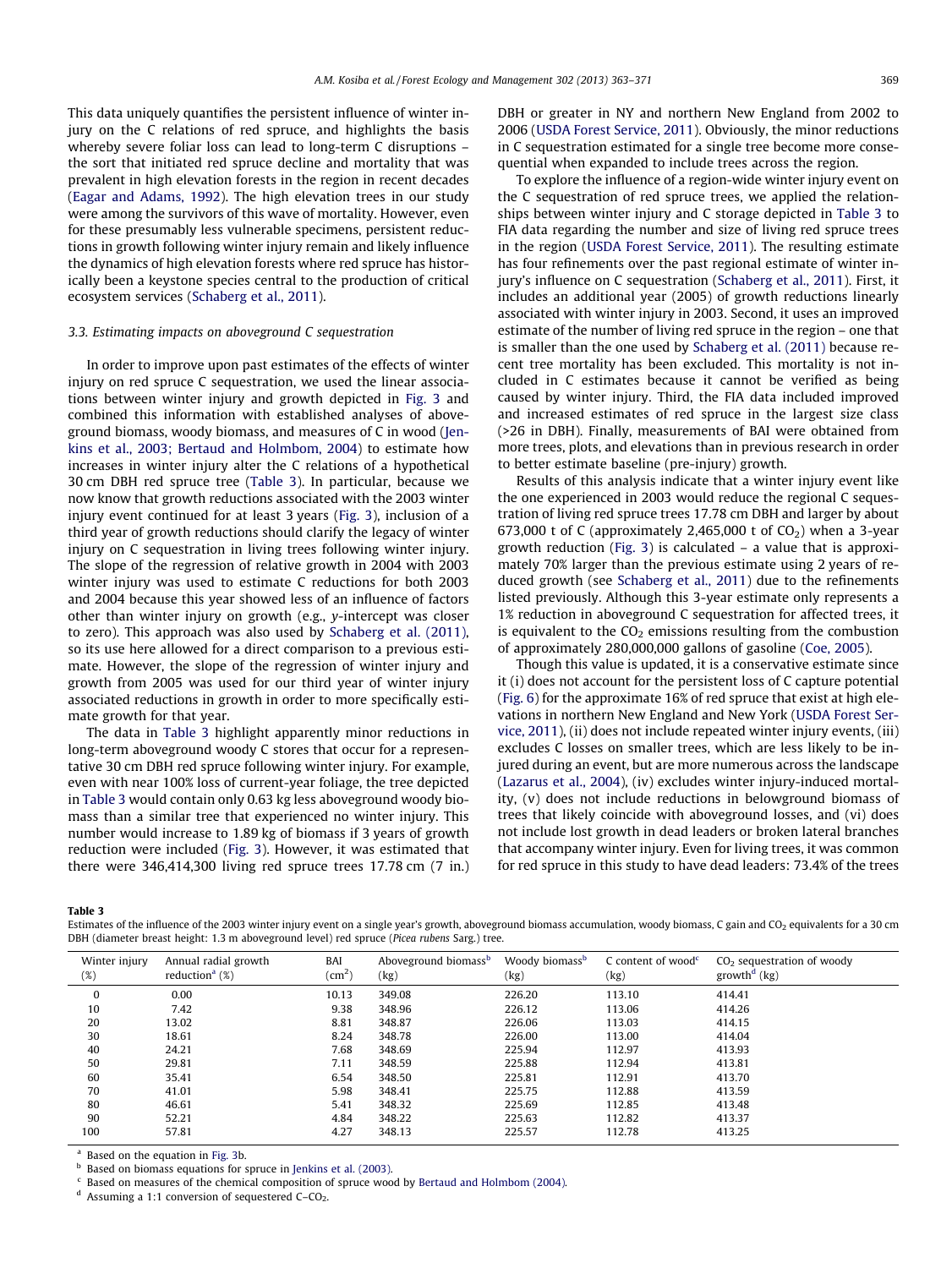<span id="page-7-0"></span>in this study had a dead leader of varying length. Though we detected some mortality in plots (data not shown), our plots were a small subsample of all red spruce forests in the region. FIA estimates indicate there were 40,980,100 standing dead red spruce in the region (>17.78 cm DBH) between 2002 and 2006, or about 11% of all red spruce stems. In comparison, 6% of sugar maple (Acer saccharum Marsh.), another declining tree species in the region (Bauce and Allen, 1991; Duchesne et al., 2003), were standing dead during this period [\(USDA Forest Service, 2011\)](#page-8-0). Regardless of the various limitations to the current estimate, our current calculations show a persistent impact of winter injury on red spruce C sequestration.

## 3.4. Recent growth increases

Although these calculations focus on C losses in the 3 years following the 2003 winter injury event, what is perhaps more interesting and novel is the recent upsurge in red spruce growth relative to the past 60 years [\(Fig. 2\)](#page-2-0). Indeed this growth is unusual for red spruce BAI measurements for these trees since the start of the 20th century (data not shown). The superlative growth for 2009 and 2010 [\(Fig. 2](#page-2-0)) incorporates all plots and elevations, including both low and high elevation plots whose growth increases were more moderate than mid-elevation plots [\(Fig. 5\)](#page-5-0). Causes for recent increases in red spruce growth have not yet been examined. However, one possible explanation is that warmer winter, spring, and fall temperatures have enhanced red spruce C capture at a time when competitor hardwoods remain leafless and sympatric balsam fir (Abies balsamea (L.) Mill.) are physiologically dormant ([Schaberg, 2000; Schaberg and DeHayes, 2000](#page-8-0)). Red spruce has a unique capacity to photosynthesize during the traditional dormant season when temperatures moderate [\(Schaberg et al., 1995, 1998;](#page-8-0) [Schwarz et al., 1997\)](#page-8-0) and can increase soluble carbohydrate stores at a time when other species are losing C via respiration ([Schaberg](#page-8-0) [et al., 2000\)](#page-8-0).

In the northeastern US, both 2009 and 2010 contained anomalously warm spring and/or fall temperatures; higher than average temperatures were recorded in February and March of 2009, and this year contained the fourth warmest November on record ([NOAA National Climatic Data Center, 2010\)](#page-8-0). Atypically warm temperatures were also recorded from February to April, 2010, allowing for an earlier than normal arrival of spring; indeed, 2010 had the warmest January–November on record for the northeast ([NOAA National Climatic Data Center, 2010\)](#page-8-0). Furthermore, 2009 and 2010 appear to be part of a broader warming trend. In Vermont, the length of the growing season has increased an average of  $3.7 \pm 1.1$  days per decade from 1960 to 2008, with a coinciding 0.2  $\pm$  0.07 °C increase in summer temperatures and 0.5  $\pm$  0.16 °C increase in winter temperatures (Betts, 2011). The influence of changing climate (e.g., warming trends, greater variability, and extreme events during traditionally cold seasons) on tree growth, including mid-elevation red spruce, has yet to be determined [\(Fa](#page-8-0)[hey et al., 2010](#page-8-0)).

## 3.5. Conclusions

Analysis at a broad spatial scale shows that the influence of winter injury on red spruce growth is a generalized phenomenon and is not site-specific. Indeed, despite the numerous factors that can alter tree growth for any one stand (e.g., differences in local soils and climate, different stand ages and densities, etc.), the influence of winter injury on xylem growth reductions after winter injury can be consistent and strong. Our data indicate that reductions in growth for red spruce growing at a variety of sites in VT, NH and MA, persisted for 3 years. There is evidence that growth reductions may have persisted longer, but we cannot verify that those reductions were attributable to winter injury in 2003. Using 3 years of significantly reduced growth and refined estimates of red spruce in the region, we calculated reductions in regional aboveground biomass C sequestration approximately 70% greater than the previous estimate.

Growth impacts following winter injury, particularly recovery from growth declines, were not uniform across all elevations. Eight growing seasons after the winter injury event, red spruce at low and mid-elevation sites have rebounded in mean net growth. However, as of 2010, high elevation spruce still had negative mean net growth relative to pre-injury levels. Persistent growth reductions at high elevations likely reflect the synergistic effects of harsh environmental conditions and elevated inputs of acidic deposition there – factors that contributed to the decline and mortality of red spruce at these locations in the 1970s and 1980s ([Eagar and](#page-8-0) [Adams, 1992\)](#page-8-0).

Surprisingly, red spruce trees at mid-elevations, where injury in 2003 was substantial, rebounded robustly in growth starting in 2007 and have significantly surpassed growth declines associated with injury. Although this growth increase may be explained by red spruce's dominance and established ecological niche at these altitudes, it is also possible that changes in climate could help explain this recent surge in growth ([Schwarz et al., 1997](#page-8-0)).

## Acknowledgements

We thank Drs. Shelly Rayback (University of Vermont), Jennifer Pontius (University of Vermont, USDA Forest Service), Paul Hennon (USDA Forest Service), Timothy Fahey (Cornell University), John Battles (University of California, Berkeley), Kevin Smith (USDA Forest Service), and four anonymous reviewers for their valuable input. We also thank Dr. Joshua Halman, Eric Niebylski, Nick Huntington, Luke Ingram, and Emily Russell-Roy for their assistance the field, Paula Murakami (USDA Forest Service) for manuscript edits, and Randall Morin (USDA Forest Service) for help with FIA data. Additionally, we are grateful to Dr. Brian Keel (Green Mountain National Forest), Michael Johnson (Vermont Agency of Natural Resources), Hubbard Brook Experimental Forest personnel, Pete Zimmerman, Betsey Pratt, The Dartmouth Outing Club, The Carthusian Foundation, Mt. Greylock State Reservation, Killington/Pico Ski Resort, and Sugarbush Ski Resort for permission to access field sites. This research was supported by funds provided by the Northeastern States Research Cooperative, the USDA CSREES McIntire-Stennis Forest Research Program at UVM, and the USDA Forest Service.

#### References

- [Adams, G.T., Perkins, T.D., Klein, R.M., 1991. Anatomical studies on first-year winter](http://refhub.elsevier.com/S0378-1127(13)00144-8/h0005) [injured red spruce foliage. Am. J. Bot. 78, 1199–1206.](http://refhub.elsevier.com/S0378-1127(13)00144-8/h0005)
- [Bauce, E., Allen, D.C., 1991. Etiology of a sugar maple decline. Can. J. Forest Res. 21,](http://refhub.elsevier.com/S0378-1127(13)00144-8/h0010) [686–693](http://refhub.elsevier.com/S0378-1127(13)00144-8/h0010).
- [Beckage, B., Osborne, B., Gavin, D.G., Pucko, C., Siccama, T., Perkins, T., 2008. A rapid](http://refhub.elsevier.com/S0378-1127(13)00144-8/h0015) [upward shift of a forest ecotone during 40 years of warming in the Green](http://refhub.elsevier.com/S0378-1127(13)00144-8/h0015) [Mountains of Vermont. Proc. Natl. Acad. Sci. 105, 4197–4202.](http://refhub.elsevier.com/S0378-1127(13)00144-8/h0015)
- [Bertaud, F., Holmbom, B., 2004. Chemical composition of earlywood and latewood](http://refhub.elsevier.com/S0378-1127(13)00144-8/h0020) [in Norway spruce heartwood, sapwood and transition zone wood. Wood Sci.](http://refhub.elsevier.com/S0378-1127(13)00144-8/h0020) [Technol. 38, 245–256](http://refhub.elsevier.com/S0378-1127(13)00144-8/h0020).
- [Betts, A.K., 2011. Vermont climate change indicators. Weather, Clim., Soc. 3, 106–](http://refhub.elsevier.com/S0378-1127(13)00144-8/h0025) [115](http://refhub.elsevier.com/S0378-1127(13)00144-8/h0025).
- [Boyce, R.L., 1995. Patterns of foliar injury to red spruce on Whiteface Mountain,](http://refhub.elsevier.com/S0378-1127(13)00144-8/h0030) [New York, during a high-injury winter. Can. J. Forest Res. 25, 166–169](http://refhub.elsevier.com/S0378-1127(13)00144-8/h0030). Brewer, M., 2008. U.S. Drought Monitor. NOAA.
- Coe, E., 2005. Emission facts: average carbon dioxide emissions resulting from gasoline and diesel fuel. Office of Transportation and Air Quality, Washington, DC.
- [Cook, E.R., Kairiukstis, L.A. \(Eds.\), 1990. Methods of Dendrochronology: Applications](http://refhub.elsevier.com/S0378-1127(13)00144-8/h0035) [in the Environmental Sciences. Kluwer Academic Publishers, Dordrecht](http://refhub.elsevier.com/S0378-1127(13)00144-8/h0035).
- [DeHayes, D.H., 1992. Winter injury and developmental cold tolerance of red spruce.](http://refhub.elsevier.com/S0378-1127(13)00144-8/h0040) [In: Eagar, C., Adams, M.B. \(Eds.\), The Ecology and Decline of Red Spruce in the](http://refhub.elsevier.com/S0378-1127(13)00144-8/h0040)